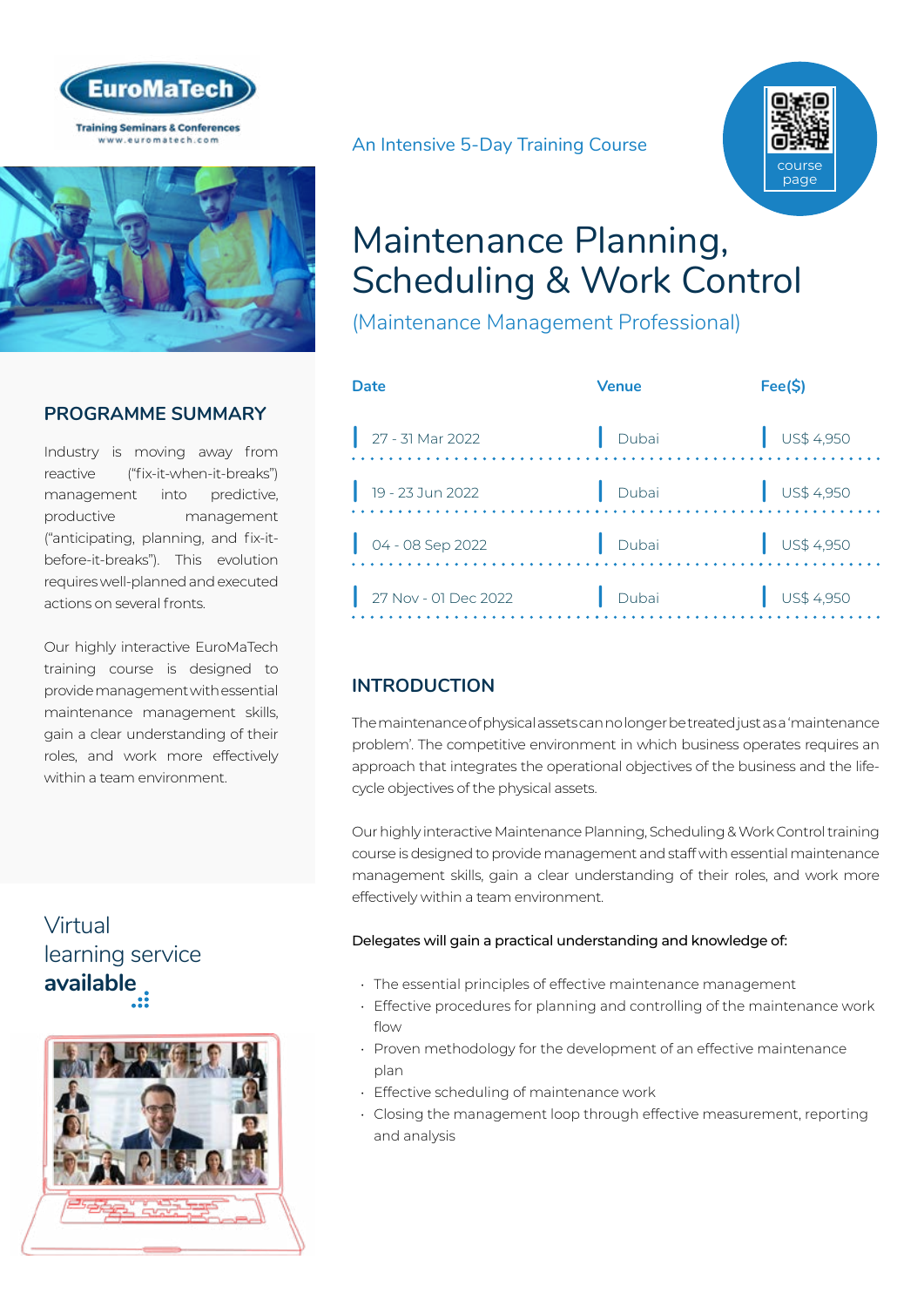#### **TRAINING METHODOLOGY**

Facilitated by an experienced maintenance specialist, our Maintenance Planning, Scheduling & Work Control training course will be conducted as a highly interactive work session (as opposed to lectures), encouraging participants to share their own experiences and apply the training course material to real-life situations. Training course size will be limited to 30 delegates in order to stimulate discussion and efficiency of subject coverage.

Each delegate will receive an extensive reference manual, as well as case studies, while worked out solutions will be handed out to the delegates on conclusion of group discussions. Throughout the training course, delegates will be encouraged to identify what they can do to enhance Maintenance Planning, Scheduling & Work Control in their organizations.

#### **In-house Training**

EuroMaTech is capable of conducting this training programme exclusively for your delegates. Please e-mail us on inhouse@euromatech.ae for further information and/or to receive a comprehensive proposal.



### **WHO SHOULD ATTEND**

Delegates should represent a wide range of personnel in the organization who are involved in, or dependent on, effective maintenance planning, scheduling and work control.

#### These should include:

- Maintenance and Operations Professionals
- Maintenance Engineers and Supervisors
- Maintenance Planners, Schedulers and Work Preparers
- Key Operations Supervisors
- CMMS Administrator or Key Users
- Key Maintenance Support Assistants
- Other stakeholders in the Maintenance Function

### **PROGRAMME OBJECTIVES**

- Understand maintenance as a key business function
- Understand the objectives and purpose of pro-active failure management
- Learn how reliability influences not only plant output, but also improves health, safety and environmental performance, resource optimisation and cost improvement
- Identify planning and scheduling best practices and how these will contribute to work quality and reliability improvement
- Create and preserve forward work and use it for planning and scheduling resources
- Use suitable performance indicators and management reports to perform regular analysis of maintenance performance, control maintenance resources and costs, and drive continuous improvement

## **QUALITY CERTIFICATIONS & ACCREDITATIONS**

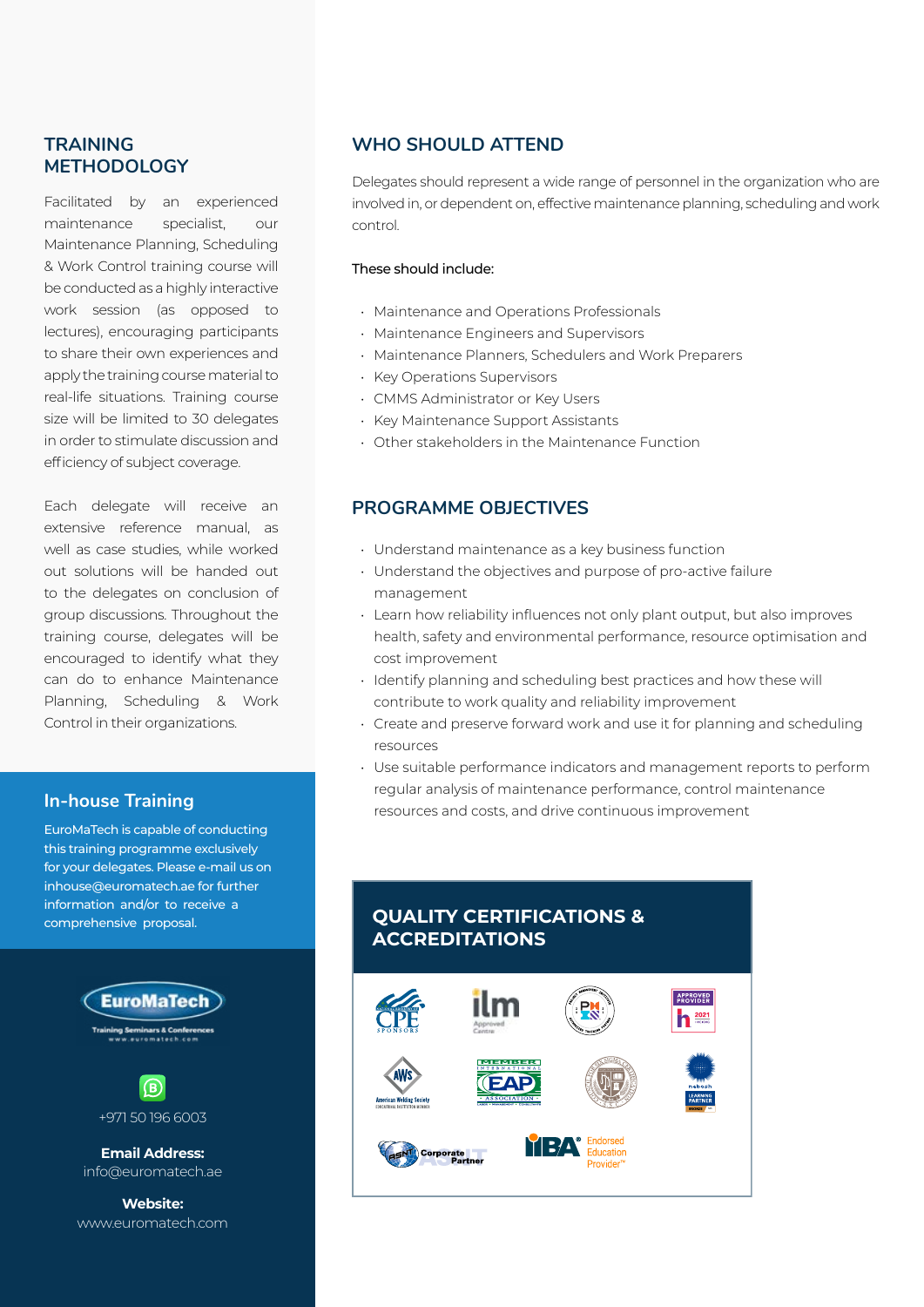# **COURSE OUTLINE**



## **Day 1**

#### Modern Maintenance Management Practice in Perspective

- Maintenance in the Business Process
- What does it looks like
- What it could look like
- Evolution in Maintenance Management
- Reactive vs. Proactive Maintenance
- World-Class Maintenance Management

## **Day 2**

#### Maintenance Policies and Logistics Planning

- Equipment Classification and Identification
- Document Identification and Classification
- Maintenance Management Policies
- Maintenance Work Prioritisation
- Maintenance Logistics Planning

## **Day 3**

#### Failure Management Programme Development

- Failure Modes, Effects and Consequences (FMEA)
- Failure Management Policies
- Application of RCM in the Development of Failure Management Policies
- Implementing Failure Management Policies
- Corrective Maintenance Planning
- Logistic Requirements Planning

## **Day 4**

#### Work Scheduling and Control

- Development of Weekly Master Schedule
- Determine Resource Availability
- Determine Equipment Outage Requirement
- Management of the Forward Workload (Backlog)
- Weekly Master Schedule Implementation

## **Day 5**

#### Performance Measurement, Repoprting and Analysis

- Information and Control
- Management Levels and Information
- Performance Indicators
- Workload Performance
- Indicators • Planning Performance Indicators
- Effectiveness Performance Indicators
- Cost Performance Indicators
- Management Reports
- Case Studies and Group Discussions